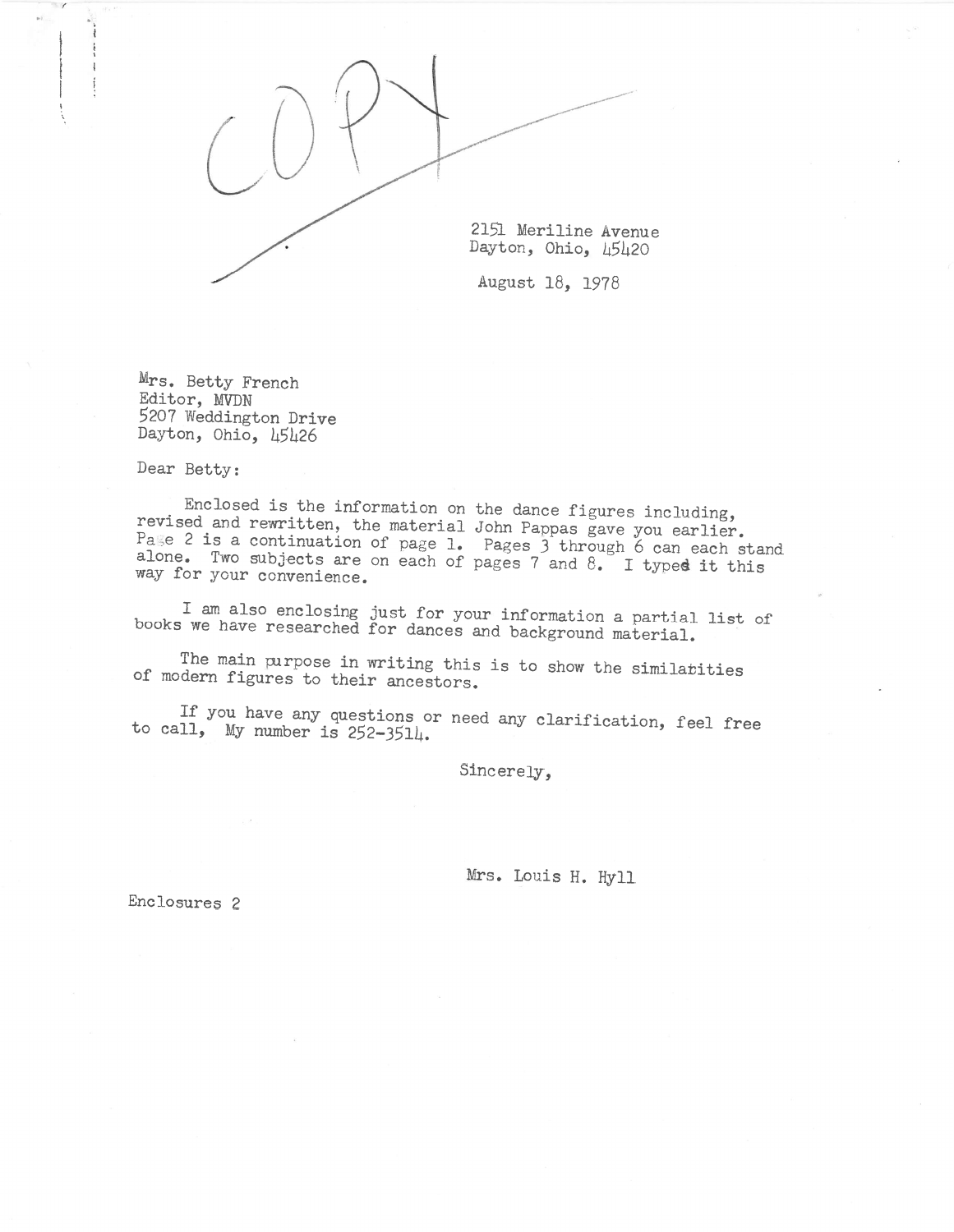Our Pilgrim Fathers landed on Plymouth Rock and immediately invented American square dancing. Right? There is <sup>a</sup> distinct impression that many people think so. In a way they are right. Our English ancestors brought their dancing with them, in New England as well as Virginia and the rest of the seacoast.

Most countries have some sort of square formation dance as <sup>a</sup> par<sup>t</sup> of their ethnic folk dances, the most direct ancestor of American squares seems to be the French Cotillon (Anglecized as "cotillion") which the French adapted from the English longways (contra) type of dance.

Ralph Page has observed that the dance must fit the dancing space. The English danced in large public assemblies where the longways type of dance was appropriate. The French preferred dancing in their homes where their salon was square. Eventually they adapted the longways into a square for eight alternately calling it "cotillon" or "contredanse Francaise." The French used very fancy, intricate footwork, almost ballet steps in their cotillions. In comparison with country dances, the cotillion was very short, so the dancing masters wrote additional "changes" or verses to be danced between the cotillion figure in order to lengthen the dance. It was very popular in America from 1760 to 1820, but the Americans never used quite so many steps or so fancy fodtwork as the French. Incidentally, the heads were numbered 1 and 2, the sides  $3$  and  $\mu_{\bullet}$ 

Over the years the term Cotillion gradually came to mean <sup>a</sup> fancy dress ball. The Cotillion as <sup>a</sup> dance did not die, however, it merged and blended with the Quadrille, <sup>a</sup> freer, more exuberant, less intricate dance. It was presented at Almack's, perhaps the most famous of England's Assembly Rooms, in 1815 by Lady Jersey, one of Almack's patronesses. Within a year, it was brought to the U. S. and soon became the new dance sensation. That was the beginning of the end for the Cotillion.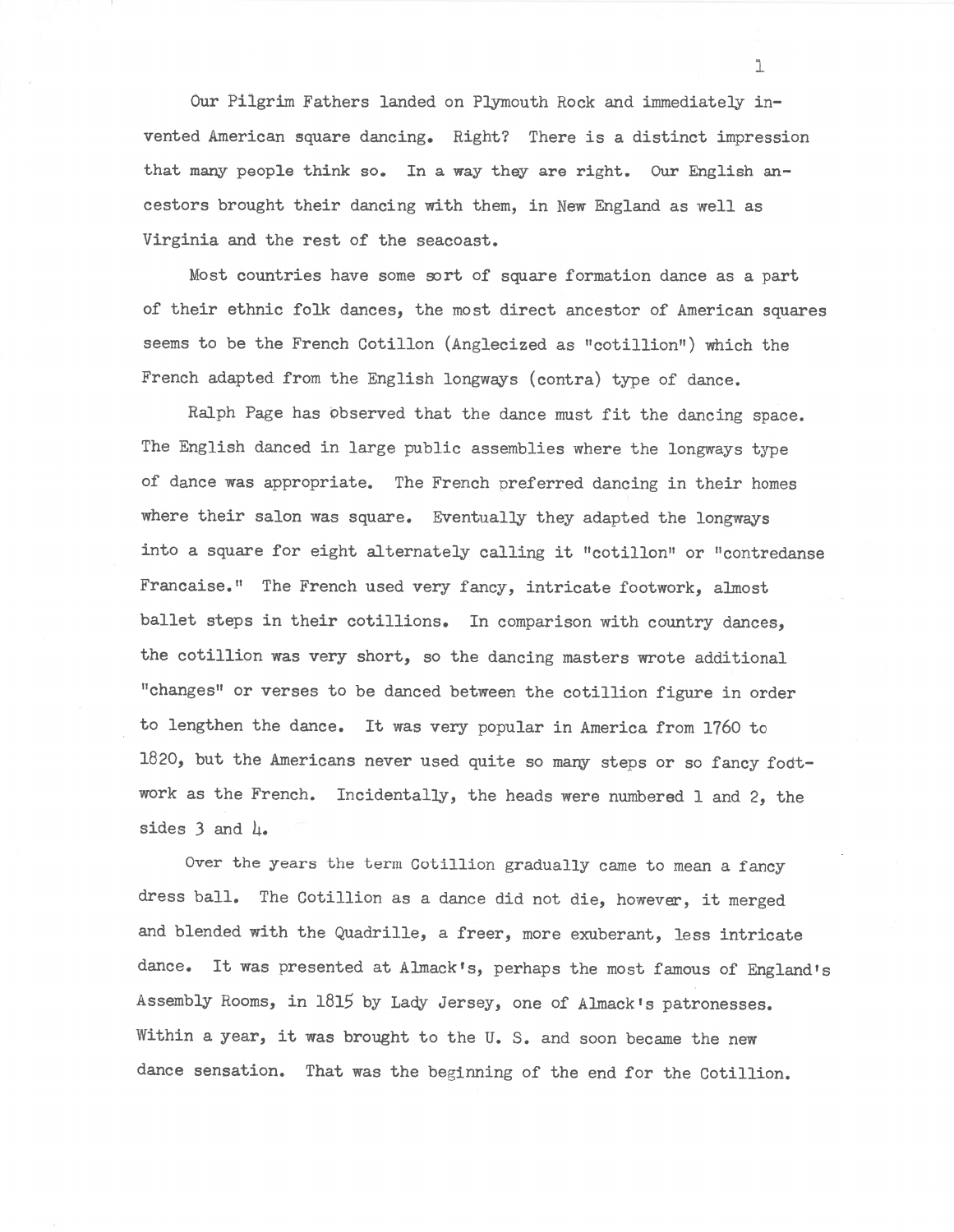A quadrille doesnot specifically need four couples. The Fledermaus Quadrille is danced in contra lines, couple facing couple, with any even number of couples from as few as two couples. It is <sup>a</sup> German dance of the late 19th Century. Another German quadrille, Jaegerquadrille, is danced by three men, each with <sup>a</sup> lady on either side, in three rows of three all facing the head of the hall.

2

The Lancers was and is a very elegant form of the quadrille. P. J. S. Richardson, an English authority, says it is an English dance. It was first danced in Dublin in 1817 and at Almack's periodically thereafter. But it was not until the 1850's that this dance took hold. Two other names for square dances are Caledonians and D'Alberts, both from the 19th Century.

These quadrille square consisted of five or six parts or dances pu<sup>t</sup> together into one dance.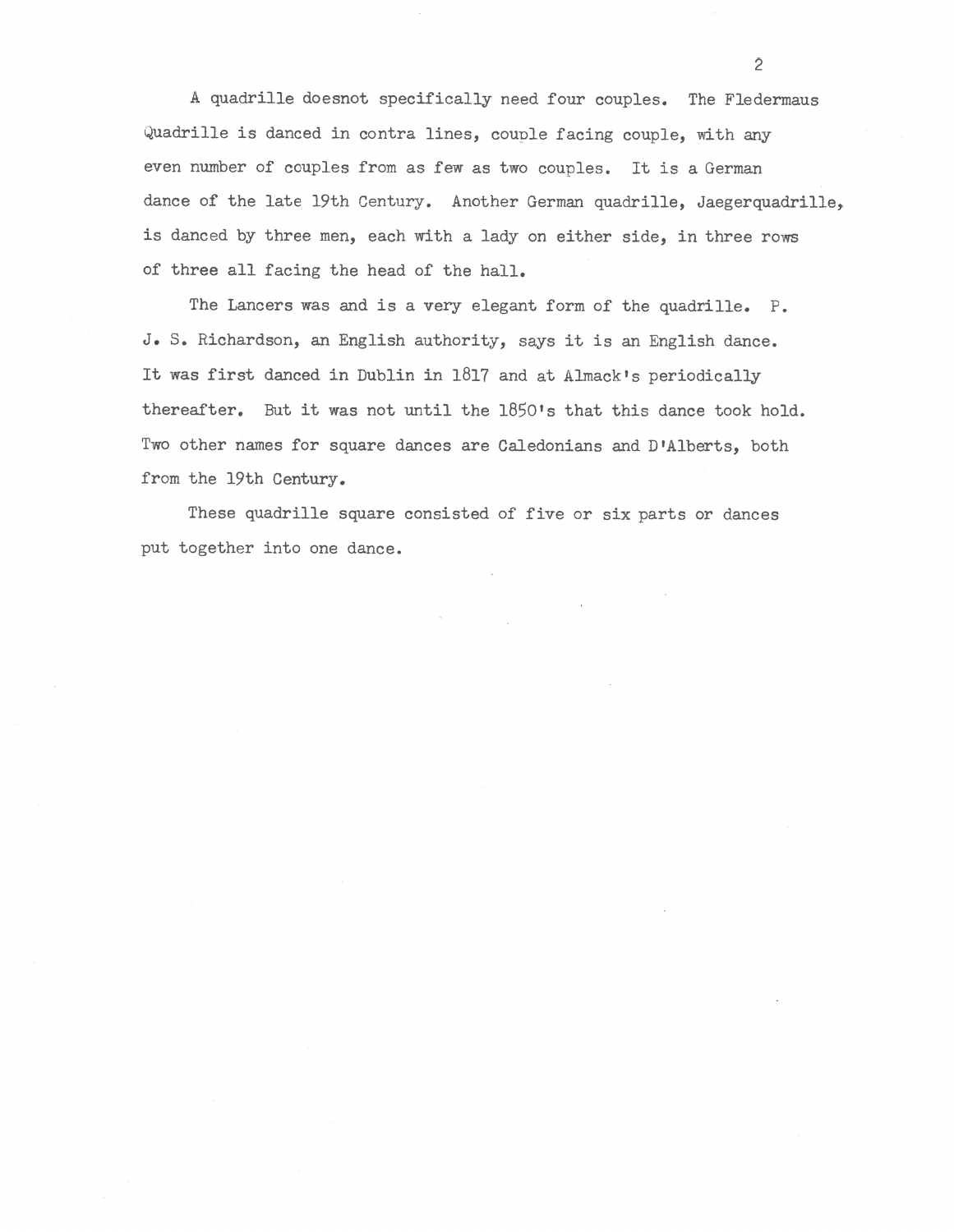There are many similarities in our modern square dancing to our ancestors', not only in the dances or music, but in the figures. Of course you are all familiar with circling, right and left stars, forward and back, right and left grand, and promenade. Figures such as these are common to nearly all countries and also to children's party games. Terms such as do sa do come from the French. The Cotillion and Quadrille directions originally were in French. After all, Paris had been the cultural center of the world for hundreds of years. The French term "dos a dos" literally is "back to back."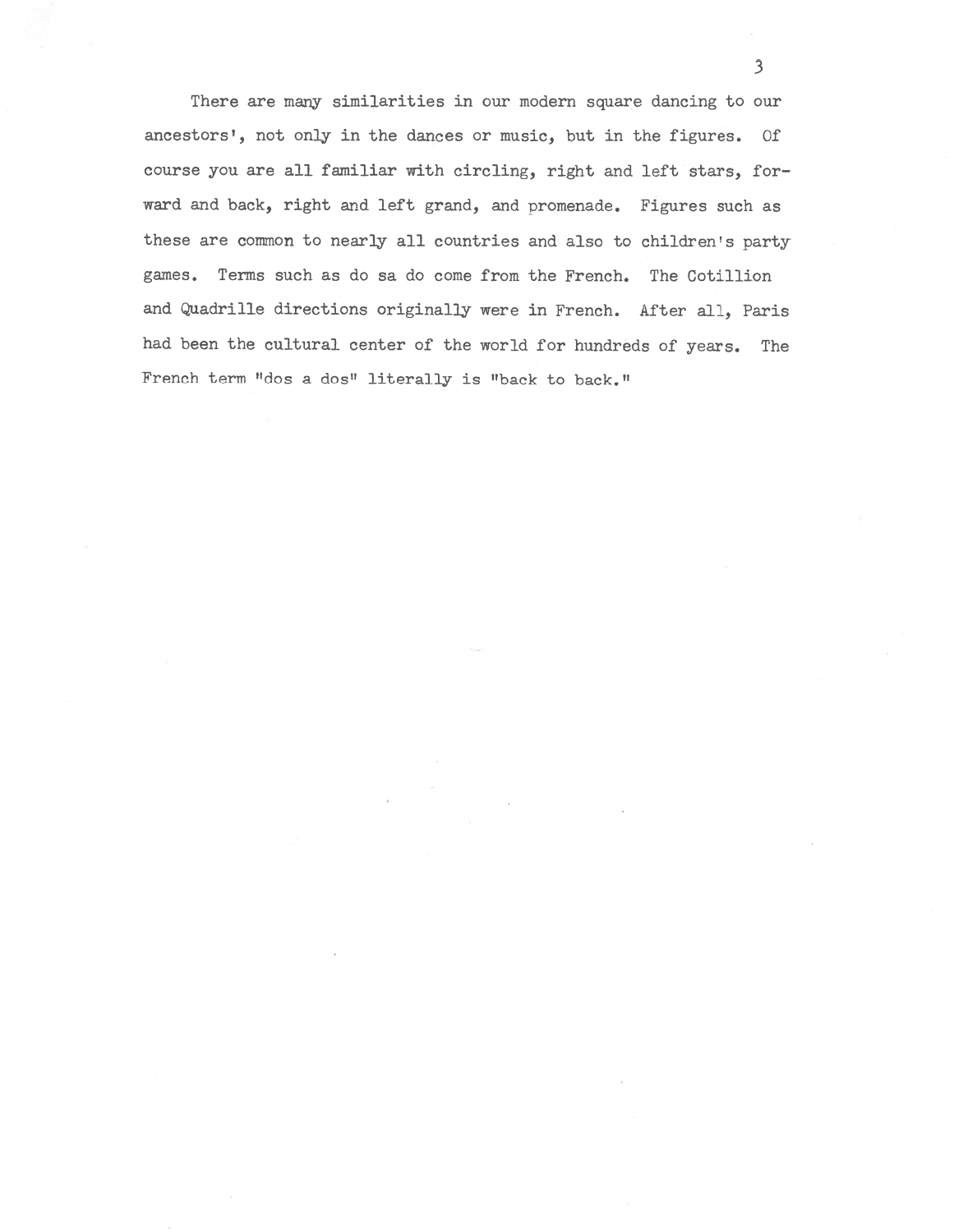"The Allemande, as is signified by its name, is of Allemanic or German origin." (Polite and Social Dances) The term Allemande means to turn or turning. There is <sup>a</sup> couple dance named Allemande dating from the 1500's. It is danced in Varsouvianna position and, excep<sup>t</sup> for the turning, seems to be similar to our couple dance Varsouvianna, perhaps better known as "Put Your Little Foot."

The Caller/Teacher Manual indicates <sup>a</sup> description for an allemande dated 1811, "The man at A and the lady at B move around each other's situation back to back," which sounds like a do sa do.

There is an allemand figure done in cotillions and country dances of 200 more years ago which is more like the back-hand jitterbug swing done in some areas in traditional or old-fashioned square dancing.

The French words "A La Main" mean "by the hand." In earlier cowboy days, one could hear cowboys say "all the men left."

The blending of these two terms may have resulted in our allemande left.

 $\frac{1}{4}$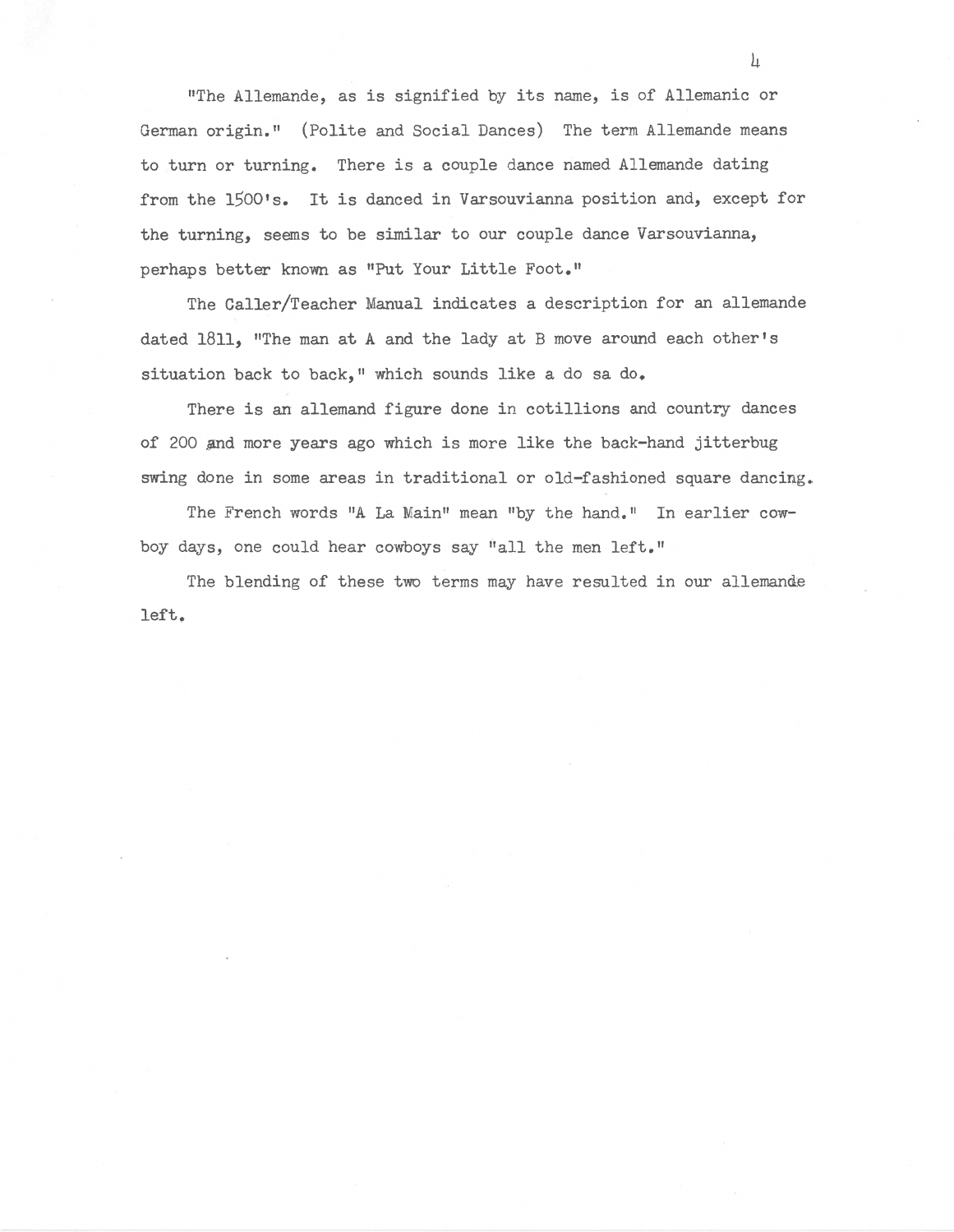The grand square has <sup>a</sup> long and varied history. It is found in <sup>a</sup> dance, Hunsdon House, in <sup>a</sup> book of English Country dances suggesting that that dance "evolved from country or peasan<sup>t</sup> dances during the 16th and 17th centuries." (Folk Dances of the British Isles) This would indicate the age of the grand square figure as  $300$  to  $\mu$ 00 years. The dance is a square formation numbering 1, 2, 3, 4 clockwise instead of counter-clockwise, the opposite of today's modern square set-up. The book in which this dance is found very carefulJy diagrams each of the eight movements, and indicates the action is done with sixteen running steps, four on each of the four sides. The discription is much as the figure is done today.

Marlbrouk Cotillion (1808) has <sup>a</sup> modified grand square. Heads meet in center, rigadoon (a fancy step); five both hands to opposites and chasse (sashay) out to side places, rigadoon, chasse back to center and fall back to places. Sides wait the first eight beats then chasse sideways away from partners, rigadoon, chasse back to places and rigadoon. This is then repeated with the side couples moving to the center.

Howe's Complete Ballroom Handbook (1859) contains several sets in which a grand square appears. Specific instructions areggivenffor two sides of the square but the other two sides arenebulous. First four forward to center, join opposite and chasse to the right and left to place of side couples, then chasse to right and left round to place where they meet partners. The "first four" are the head couples.

Good Morning (1926) indicates all action in the grand square as being forward, instead of facing, the sides turn their backs to each other.

In all these squares each side of the individual square is executed with four full counts with four running, chasse, or walking steps. The square sets took <sup>a</sup> larget space. It is noticed today that with the smaller sets many dancers use only three steps on each side of the square, but it still takes 16 beatsof music for <sup>a</sup> grand square.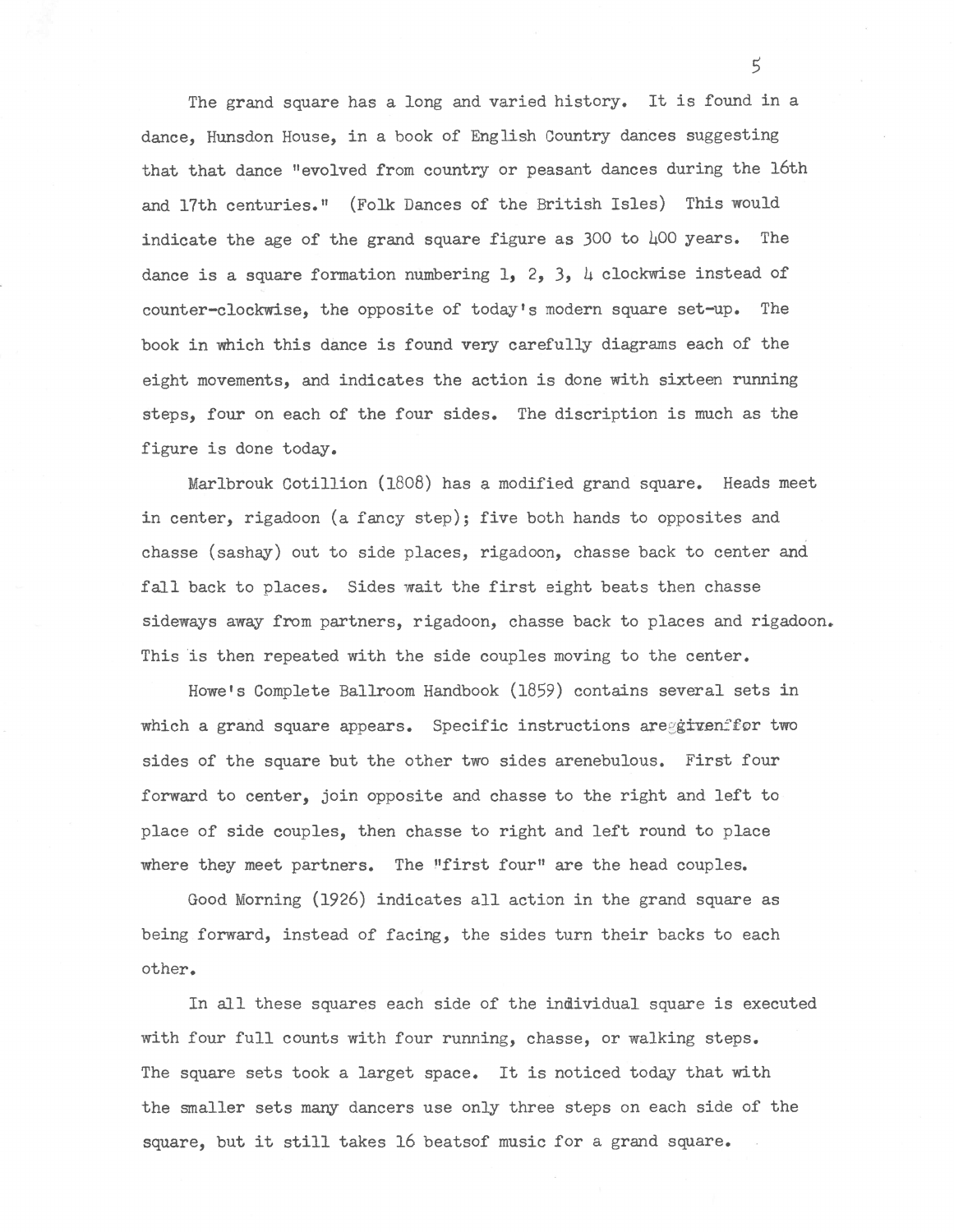Let's take <sup>a</sup> look at square thru. Certainly this is <sup>a</sup> modern figure. Right? Of course it is - with a history that goes back well over 200 years, that has its counterpart in modern English and Scottish Country dancing. They both call it "rights and lefts." The difference, you ask? Yes, there is <sup>a</sup> slight difference. When the English, the Scots, and incidentally our Colonial ancestors, dance a "right and left," after completing the figure, they immediately face the center of their set. Whereas, the modern square dancers do not turn after the final pull-by.

Incidentally, there is <sup>a</sup> figure in the Hunsdon House mentioned for grand square as beeing 300 to  $\mu$ 00 years old called "a portion of a 'circular hey'." (Folk Dances of the British Isles) Heads grasp right hands (of opposite) and pass by right shoulders. Partners then grasp left hands and pass by left shoulders. This certainly is a half square thru.

This "circular hey" or early rights and lefts is the figure from which grew our more modern right and left thru. Some authors feel the grand right and left also grew out of this figure for four.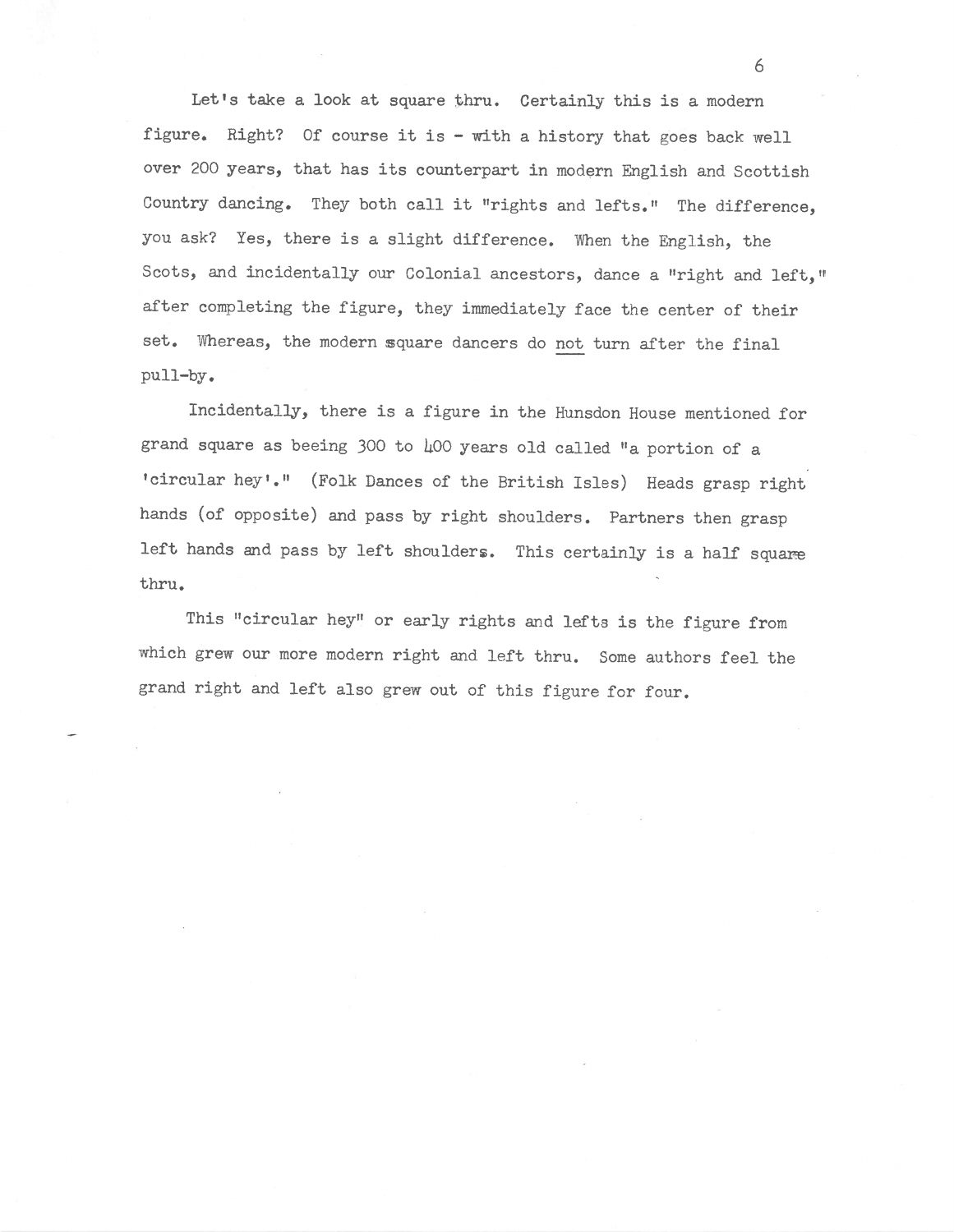One of the extended basics, ocean wave has been around for many years. It is the basic figure in Hull's Victory, a contra dating from the War of 1812, the only difference being in the hand hold. Hull's Victory uses a "pigeon wing," that is, hands held at shoulder height.

Part of the chorus figure of the Queen of Diamonds Cotillion (1809) consists of an ocean-wave star figure similar to an allemand thar figure with the ladies joining right hands and joining left with partners for <sup>a</sup> sideways balance.

There is also an ocean wave in the third par<sup>t</sup> of the Fledermaus - Quadrille.

There is another ocean wave done in traditional square dancing that was danced in this area not too many years ago. Couple one dances forward and back while couple two separates and dances around couple one back to place. This is then repeated by couple two moving forward and back while couple one moves around.

Cast off, cast around, cast (a person moving around another person) is and was used in country dancing, English, Scottish, Colonial, as well as modern contra, as <sup>a</sup> method of progression.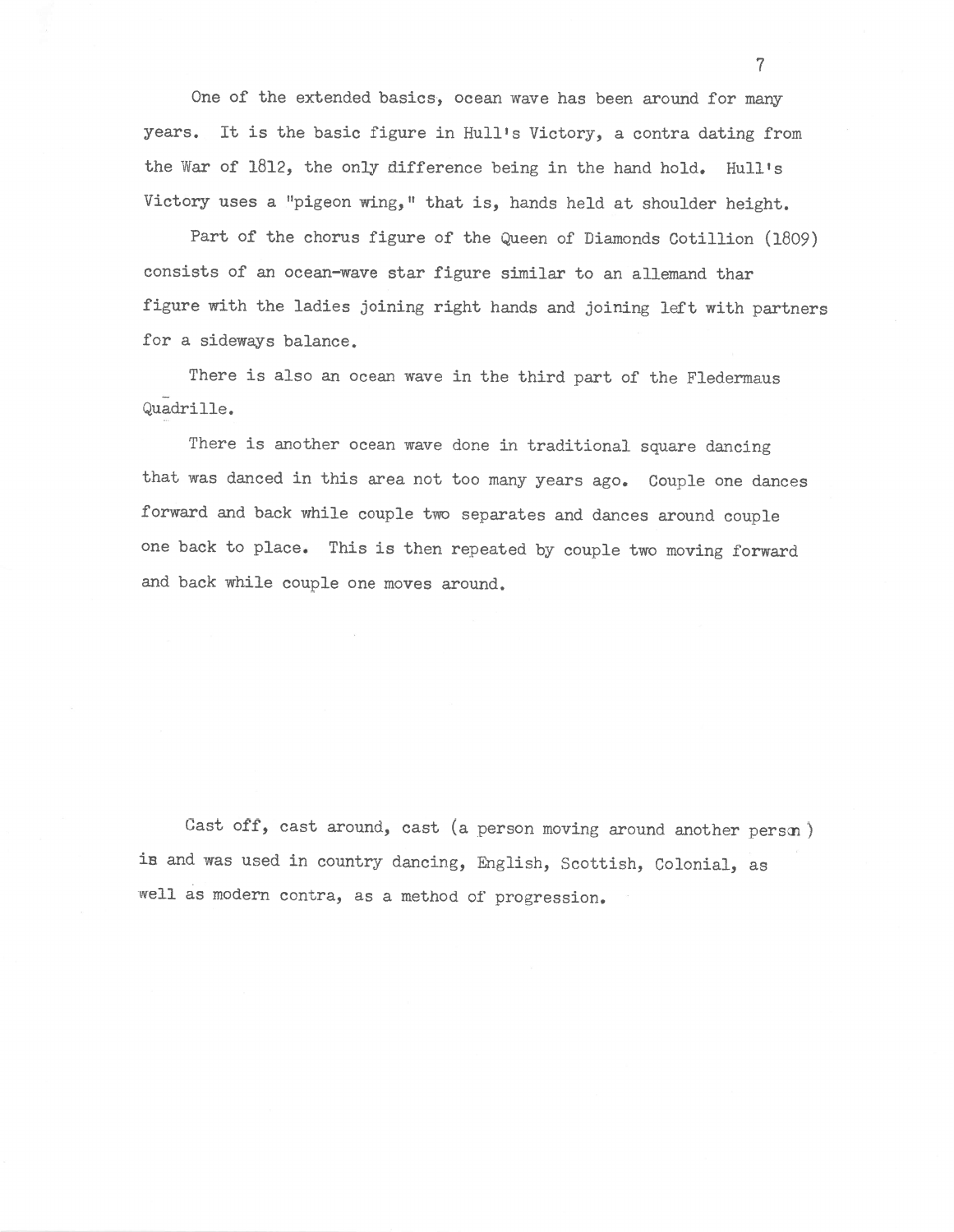Substitute. "Undoubtedly this movement was created to add <sup>a</sup> bit of spice and surprise into the action and to involve the inactive couple who might otherwise be 'standing out' <sup>a</sup> rather lengthy pattern. In addition, it has proven to be a truly versatile basic." (SIOASDS, The Caller/Teacher Manual, Extended Basics)

However, this movement exists in an old English Country Dance called Greensleeves. It is said to depict the turning inside out of the sleeves. The directions are given two ways: with the lead couple arching while the trailing couple skips under; and the lead couple backing under the arch of the trailing couple.

There is one particular aspec<sup>t</sup> of square dancing that is truly American. That is the caller. In some old books one who calls is mentioned but seems to indicate the person who calls the name of the tune to the musicians, the name of the music and the dance being the same. The caller, as the person indicating which figure follows another, seems to have sprung into prominence during the 1850's, although there is some evidence for "calling" some forty years sooner, and was often the lead fiddler in the orchestra, perhaps the only musician.

Modern public address systems made it easier for <sup>a</sup> caller to be heard easily by large numbers of dancers. The caller really came into his own after WN II with the advent of portable amplification equipment and good, recorded music.